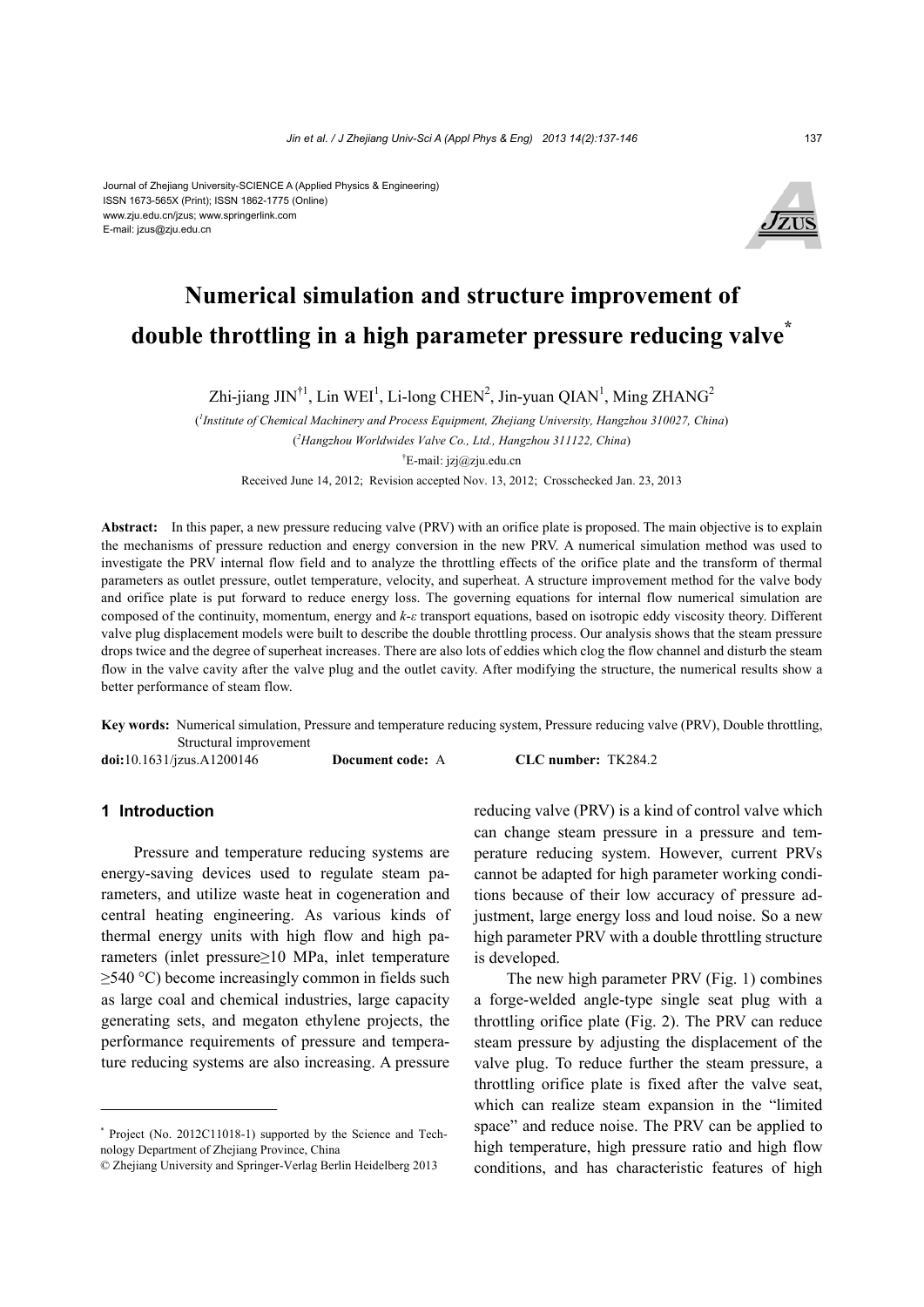pressure adjustment precision, quick adjusting speed, small energy loss and low noise.



**Fig. 1 Structure diagram of the new high parameter PRV**



**Fig. 2 Throttling orifice plate**

Most previous studies on valves were based on experiments and mathematical models, which were time-consuming but provided reliable results. Amini and Owen (1995) provided a practical solution to the problem of noise and vibration in a PRV. By changing the design of the original flat plug and seat, noise and mechanical vibration were significantly reduced. Prescott and Ulanicki (2003) developed four dynamic models, two phenomenological, one behavioral, and one linear, to represent the behavior of PRVs. Among those models, the behavioral model is simpler and sufficient for most practical purposes. Fester *et al.* (2007) completed many experiments in studies of the relationship between the loss coefficient and the Reynolds number.

With the booming development of computers, the finite element method has generally been applied to research on fluid flow, since it can give a clear insight into the physics of the flow. Also, the accuracy of numerical simulation methods has been validated with experimental data (Kim *et al.*, 2007; Chen *et al.*, 2009). A number of studies have applied numerical techniques to flow in valves. Mokhtanadeh-Dehghan *et al.* (1997) obtained the velocity and pressure distributions through the value and the magnitude of the lift forces on the plunger using finite element analysis. Amirante *et al.* (2006a; 2006b) analyzed the driving forces on a 4/3 hydraulic open center directional control valve with experimental and numerical methods. Amirante *et al.* (2007) investigated the fluid dynamic behavior of a proportional valve and presented a full description of all geometric features of the valve chambers and of the effects on the flow field. Cho *et al.* (2007) derived a force balance equation and evaluated the pressure distribution and forces acting on the top and bottom planes of the valve plug. Some studies on transient numerical models of control valves were reported by Kerh *et al.* (1997) and Shin *et al.* (2008), which also have significance for engineering applications. Most researchers focus on the distribution of characteristics in the valve and the flow patterns. Gao *et al.* (2002) studied the cavitating flow through water hydraulic poppet valves using numerical and experimental methods. They obtained the binary cavitating flow field distribution which showed a good agreement with numerical results. Casoli *et al.* (2010) described a numerical procedure for the prediction of the performance of high pressure homogenizing valves based on a strict interaction between a computational fluid dynamics (CFD) code and a homogenizing simulation code. An *et al.* (2010) carried out an analysis of the incompressible turbulent flow through a high pressure drop control valve and investigated pressure drop, the effect of cavitations and the flow coefficient. Yang *et al.* (2011) conducted 3D numerical simulations to determine flow patterns and to measure valve flow coefficients and flow fluctuations, and provided methods to improve the performance of the valve. Beune *et al.* (2011) validated a numerical valve model to predict the discharge capacity and the opening characteristics of high pressure safety valves. A computational study of the flow process in a pressure regulating valve was proposed by Chattopadhyay *et al.* (2012) to analyze compressible flow with high levels of turbulence.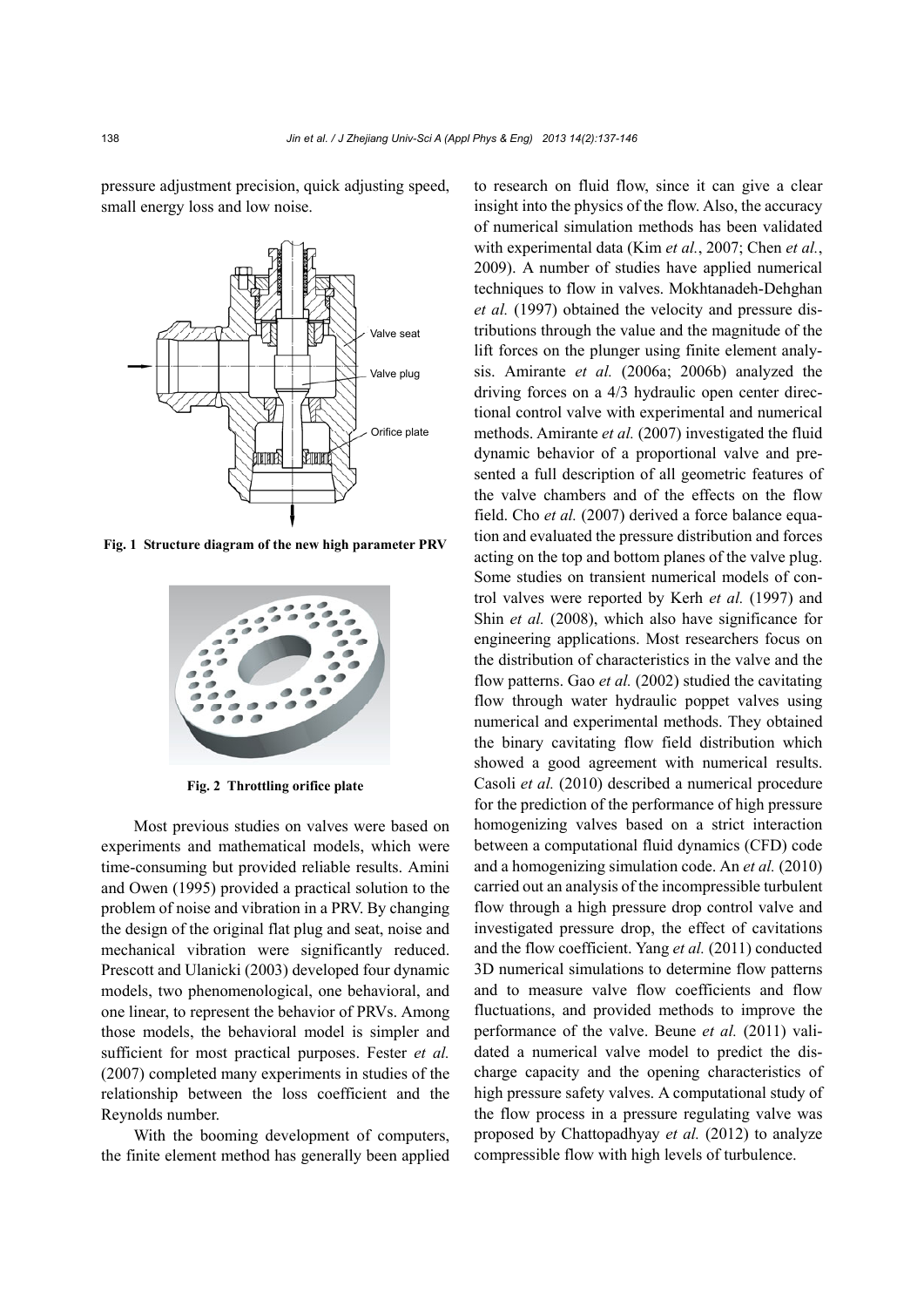This paper uses a numerical simulation method to investigate the PRV internal flow field to reveal the mechanisms of pressure reduction and energy conversion, and proposes a structure improvement method to reduce energy loss in the PRV. The governing equations for the internal flow numerical simulation include the continuity, momentum, energy and *k*-*ε* transport equations based on isotropic eddy viscosity theory. Different valve plug displacement models were built to describe the double throttling process. Then, according to the results of numerical simulation, the structure was modified. This study can provide technological support for energy saving and noise reduction in PRVs.

#### **2 Mathematical model**

Since the actual steam flow in the PRV is a turbulent flow, we used the standard *k*-*ε* model. The governing equations to be solved were:

Continuity equation:

$$
\nabla \cdot (\rho \mathbf{v}) = 0,\tag{1}
$$

where  $\nu$  is the velocity vector, and  $\rho$  is the density.

Momentum equation:

$$
\nabla \cdot (\rho v v) = -\nabla p + \nabla \cdot (\tau) + \rho g, \qquad (2)
$$

where *p* is the static pressure, and  $\rho g$  is the gravitational body force. The viscous shear stress tensor *τ* is given by

$$
\boldsymbol{\tau} = \mu \left[ (\nabla \boldsymbol{v} + \nabla \boldsymbol{v}^{\mathrm{T}}) - \frac{2}{3} \nabla \cdot \boldsymbol{v} \boldsymbol{I} \right],\tag{3}
$$

where  $\mu$  is the kinetic viscosity, and  $\vec{I}$  is the unit tensor. Energy equation:

$$
\nabla \cdot (\nu (\rho E + p)) = \nabla \cdot (\lambda_{\text{eff}} \nabla T + (\tau_{\text{eff}} \cdot \nu)), \qquad (4)
$$

where  $λ$ <sub>eff</sub> is the effective conductivity, which consists of the thermal conductivity and the turbulent thermal conductivity,  $\tau_{\text{eff}}$  is the effective stress tensor, and *T* is the static temperature. *E* represents the fluid energy and is defined as

$$
E = h - \frac{p}{\rho} + \frac{v^2}{2},\tag{5}
$$

where *h* is the sensible enthalpy.

The turbulent kinetic energy, *k*, and its rate of dissipation, *ε*, are obtained from the following transport equations:

$$
\frac{\partial}{\partial x_i}(\rho k u_i) = \frac{\partial}{\partial x_j} \left( \alpha_k \mu_{\text{eff}} \frac{\partial k}{\partial x_j} \right) + G_k + G_b - \rho \varepsilon - Y_M, (6)
$$
\n
$$
\frac{\partial}{\partial x_i} (\rho \varepsilon u_i) = \frac{\partial}{\partial x_j} \left( \alpha_{\varepsilon} \mu_{\text{eff}} \frac{\partial \varepsilon}{\partial x_j} \right) + C_{1\varepsilon} \frac{\varepsilon}{k} \left( G_k + C_{3\varepsilon} G_b \right) - C_{2\varepsilon} \rho \frac{\varepsilon^2}{k} - R_{\varepsilon}, \tag{7}
$$

where  $x$  is the displacement vector,  $i$  is the free index and  $j$  is the dummy index.  $G_k$  represents the generation of turbulent kinetic energy due to mean velocity gradients, *G*b is the generation of turbulent kinetic energy due to buoyancy, and  $Y_M$  represents the contribution of the fluctuating dilatation in compressible turbulence to the overall dissipation rate. The quantities  $\alpha_k$  and  $\alpha_\varepsilon$  are the inverse effective Prandtl numbers for *k* and *ε*, respectively. The model coefficients are given by  $C_{1s} = 1.42$ ,  $C_{2s} = 1.68$ .

The effective turbulent viscosity,  $\mu_{\text{eff}}$ , is computed by combining *k* and *ε* as follows:

$$
\mu_{\text{eff}} = \rho C_{\mu} \frac{k^2}{\varepsilon},\tag{8}
$$

where  $C_{\mu}$ =0.0845.

The *Rε* term which could yield a lower turbulent viscosity in a rapidly strained flow, is the main difference between the RNG *k*-*ε* model (based on renormalization group theory) and standard *k*-*ε* model.

For compressible flows, the gas law is as follows:

$$
\rho = \frac{p_{\rm op} + p}{\frac{R}{M_{\rm w}}}.
$$
\n(9)

where  $p_{op}$  represents environmental pressure,  $R$  is the universal gas constant,  $M_w$  is the molecular weight.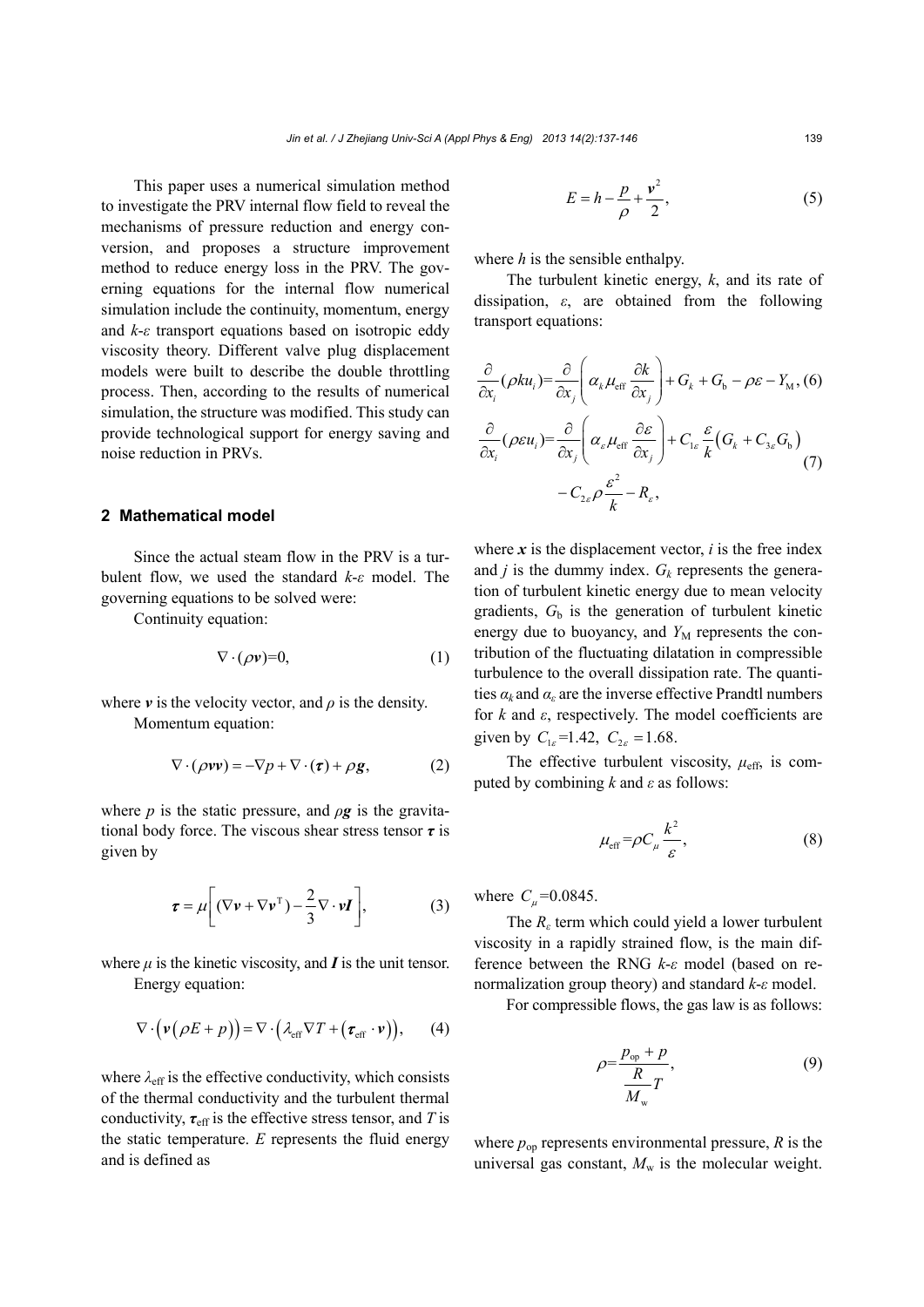The density  $\rho$  is a variable quantity which is calculated from the static pressure and temperature, and the temperature  $T$  is computed from the energy equation.

### **3 Mesh and boundary conditions**

For the complex internal structure of the PRV, a 3D solid model was created in the modeling software UG-NX. Then the model was imported into Gambit, the CFD pre-processing software, for mesh generation. Models were of different valve plug displacements. For a clearer expression, valve opening is defined as

$$
y = \frac{l}{l_{\text{max}}} \times 100\%,\tag{10}
$$

where  $l$  and  $l_{\text{max}}$  is the displacement and maximum displacement of the valve plug, respectively.

Then valve openings of 20%, 40%, 60%, 80% and 100% were analyzed. Taking the 60% opening as an example, Fig. 3 shows the PRV internal flow model. Because the structure is symmetrical, only half of the flow field model was built. There are three cavities, the inlet cavity, outlet cavity and the cavity after valve plug. The valve plug is in the middle of the valve body. Around the conical surface of the valve plug is the valve seat. The inlet diameter is 175 mm, the outlet diameter is 275 mm and the half conical angle of the valve plug is 29°.



**Fig. 3 Computational model for steam flow**

The flow field was divided into six parts: four parts were meshed with structured grid while the other two were meshed with unstructured grid. The mesh quality was rigorously checked for parameters such as skewness and aspect ratio. Grid independence was also checked (Fig. 4). As the number of grids *N* increases, the mass flow rate  $q_m$  becomes stable. Considering both accuracy and computational efficiency and limiting the deviation within 2%, a mesh of about 430000 cells was chosen.



For the 3D simulations, the boundary conditions were:

(a) Inlet: on this surface, the total pressure value was set to  $1 \times 10^7$  Pa, and the total temperature was set to 813.15 K.

(b) Outlet: on this surface, the static pressure value was set to  $1 \times 10^6$  Pa. Because the flow is isentropic expansion, the outlet temperature was also set to 813.15 K. Moreover, a target flux was appointed and the velocity vector was normal to the boundary.

(c) Wall: except for the inlet, outlet and symmetry planes, other surfaces were wall surfaces. No-slip boundary condition was assumed.

An ideal compressible gas model was used and the energy equation was activated. According to the geometric parameters and physical properties of steam under working status, the Reynolds number is higher than  $10^5$ , so the flow is classified as severe turbulent flow. In addition, the RNG *k*-*ε* model proved to be the more accurate to describe the flow inside the valve (Xu *et al.*, 2011). Thus, the RNG *k-ε* turbulent model and density-based solver were used to simulate the compressible gas flow of high Reynolds number.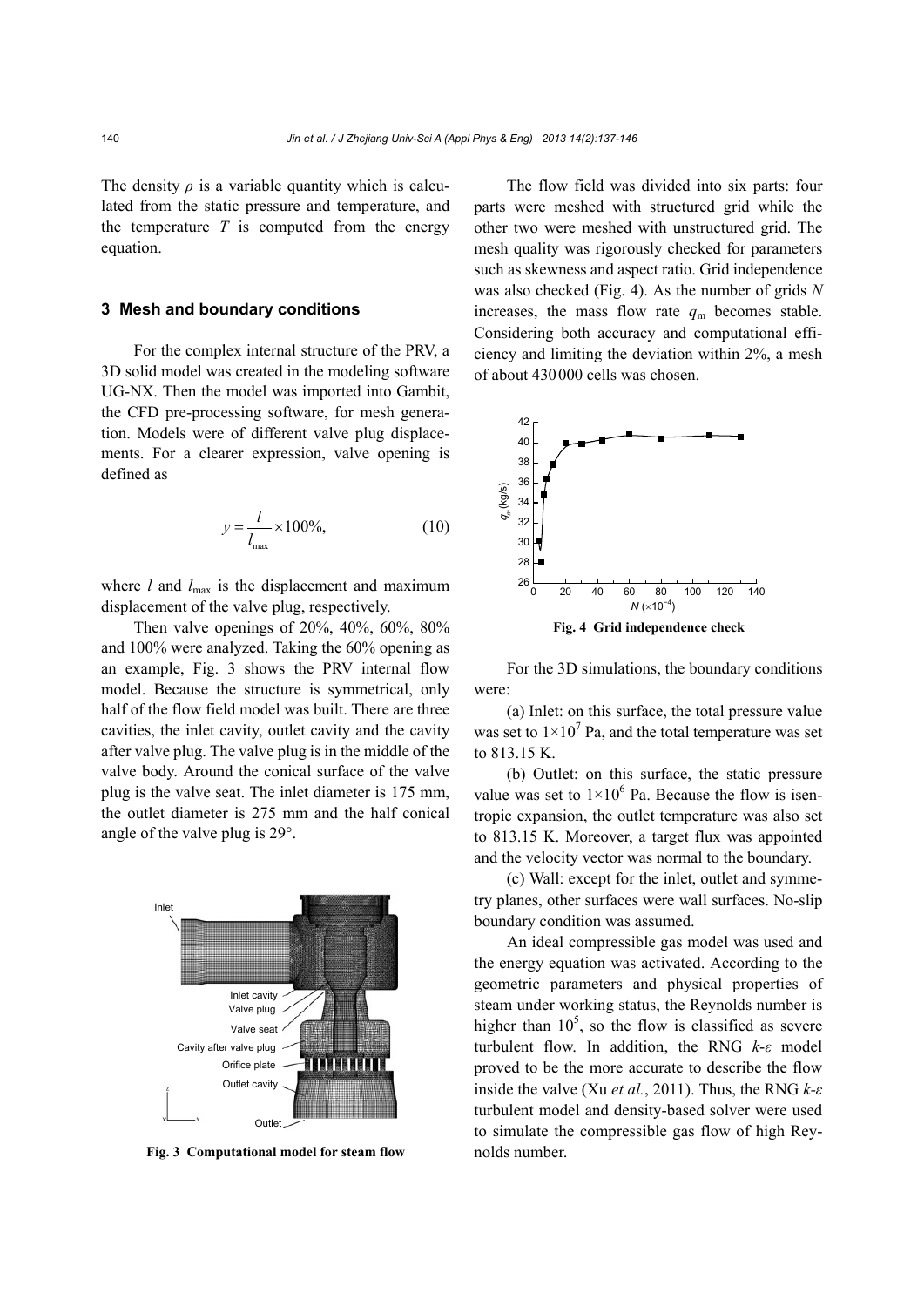#### **4 Results and discussion**

To observe the steam flow regime inside, an accurate analysis of the fluid dynamic status in the valve was performed. For a high parameter pressure reducing valve, valve openings of 20%, 40%, 60%, 80%, 100% were simulated. Four aspects were observed and the results are described below.

# **4.1 Phenomenon of choked flow**

For high pressure reducing valve, choked flow is a challenging flow phenomenon (Beune *et al.*, 2011). When fluid at a given pressure and temperature passes through a restriction into a lower pressure environment, the fluid velocity increases. At initially subsonic upstream conditions, the conservation of mass principle requires the fluid velocity to increase as it flows through the smaller cross-sectional area of the restriction. When the pressure ratio is large enough, the fluid velocity equals the velocity of sound at the restriction and does not increase further. Thus, the mass flow rate will not increase with a further decrease in the downstream pressure environment while the upstream pressure is fixed. This phenomenon is called choked flow.

In this work, different outlet pressure models were built to investigate the phenomenon of choked flow. Fig. 5 taking 60% open model as an example, shows the relationship between the mass flow rate and the pressure ratio (while  $p_i=10$  MPa). When the pressure ratio is lower than about 3.3, the mass flow rate increases with the decrease in outlet pressure, and when the pressure ratio is larger than 3.3, the mass flow rate almost stabilizes. Thus, in the work conditions (where the outlet pressure equals 1 MPa) the



**Fig. 5 Phenomenon of choked flow of a 60% open valve**

pressure is 10, and choked flow occurs. Therefore, during the process of throttling, the steam is in the status of supersonic flow.

## **4.2 Effects of throttling structures on pressure**

Through the throttling structures the steam pressure decreases, and remains stable in the inlet cavity, outlet cavity and the cavity after valve plug. Pressure changes greatly when the steam travels through the throttling components. The numerical results are shown in Figs. 6–8.

As the valve opening increases, the maximum point of the pressure gradient transfers from the valve plug to the orifice plate (Fig. 6). Through the valve plug, the pressure first reduces then increases again, but the pressure does not return to the original value. Take Fig. 6b for example. From the entry to the valve plug the steam pressure changes very little. Around the conical surface of the valve plug the flow area decreases suddenly, and the steam is compressed isentropically, so the pressure and temperature suddenly rise. At the same time, the steam turbulent intensity becomes very high and the energy dissipation of the turbulence is very high. When the steam flows beyond the valve plug, because the flow area increases, it expands adiabatically. Due to the severe turbulence, too much energy is dissipated, so the pressure cannot reach the value before throttling. As the steam flows through the orifice plate, its pressure shows the same pattern of an initial drop followed by a micro increase.

The steam pressure changes along the *z* direction (Fig. 7), decreasing in two stages. The orifice plate and the valve plug work together to transfer pressure potential energy to kinetic energy. In the process of pressure reduction, a supersonic flow appears in the throttling parts. Because the supersonic flow pressure is extrapolated from the flow in the interior, instead of being specified by the set value, the outlet pressure shows only a small deviation. Fig. 8 shows that as the valve opening increases, pressure after the first throttling rises and pressure after the second throttling falls. The results indicate that the effect of the valve plug on throttling has weakened, but the effect of the orifice plate has been enhanced. When the opening is larger than 60%, the orifice plate takes a leading role in reducing the pressure.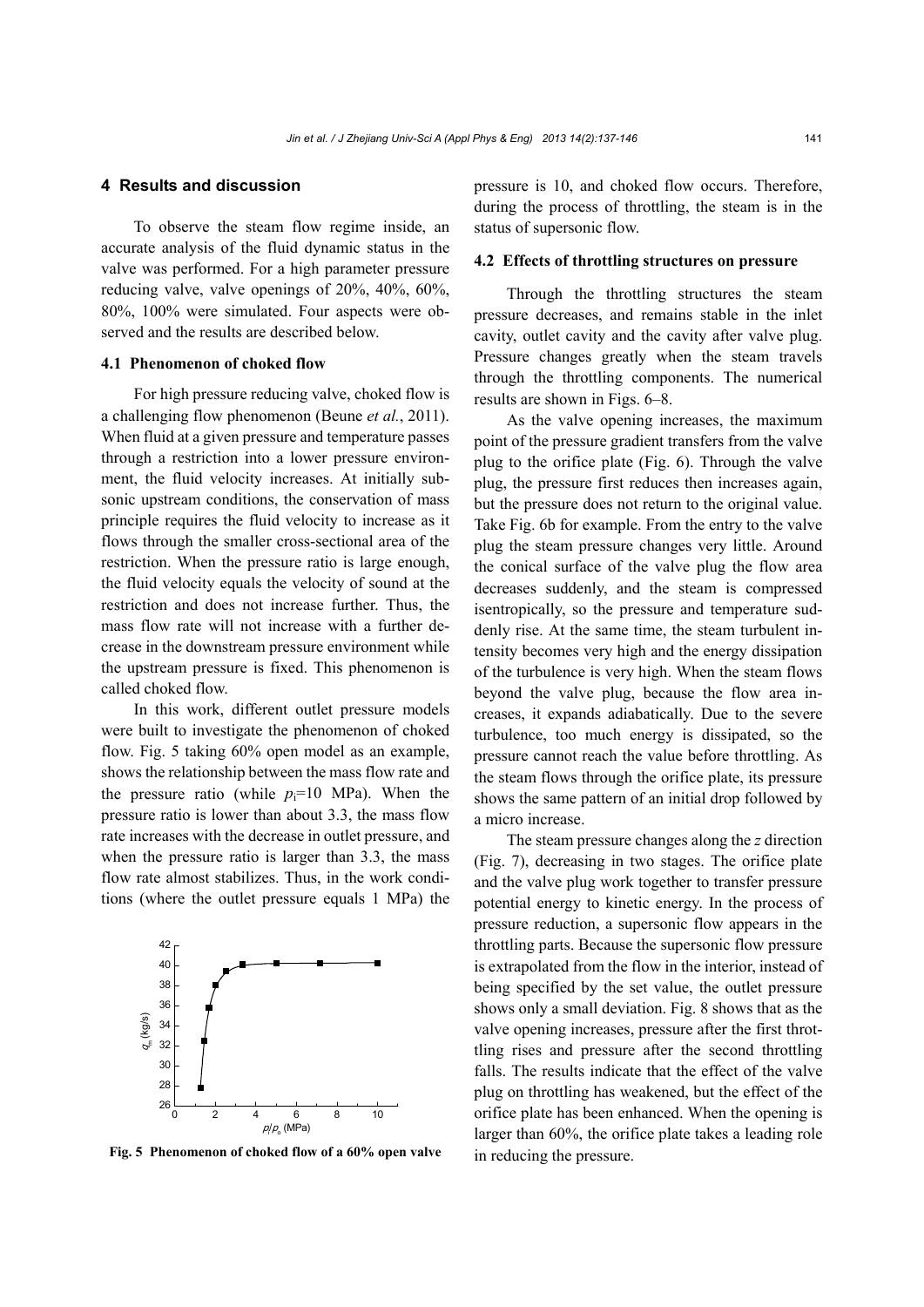

**Fig. 6 Contours of pressure for different valve openings**  (a) 20% open; (b) 40% open; (c) 60% open; (d) 80% open; (e) 100% open; (f) 60% open improved



10  $\mathbf{D}$ o  $-D$ -Inlet  $O$  Outlet 8 First throttling Second throttling  $\rho$  (MPa) 6 4 2 ₹  $\mathfrak{o}$ 20 40 60 80 100  $\mu_{\rm max}$  (%)

**Fig. 7 Pressure variation along the** *z* **direction**

**Fig. 8 Pressure variation along the valve opening**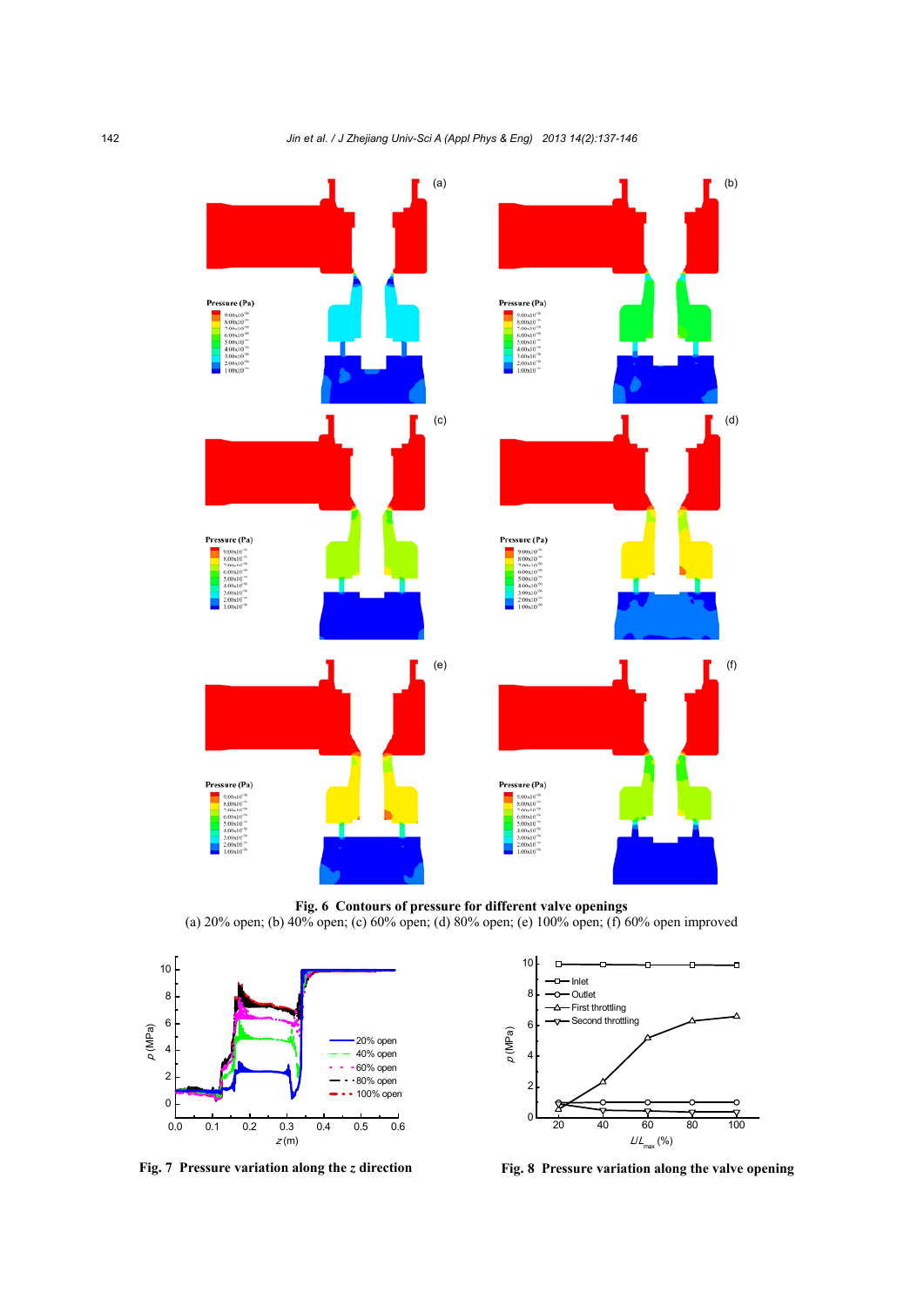# **4.3 Effects of throttling structures on velocity and structure improvement**

In the PRV, velocity changes with the variation in the flow area, and thus the steam pressure is regulated. Therefore, the analysis of steam velocity is important. The simulation results are shown in Figs. 9 and 10.

Fig. 9 compares the numerical flow rate data of different valve openings. Coincident with the change in the pressure gradient, the point of maximum velocity moves from the valve plug to the orifice plate with the rise of the valve plug. Near the throttling structures, the turbulent intensity is higher and velocity is faster. The positions of the maximum velocity point and the lowest pressure point coincide. The streamlines indicate that some eddies always exist in the cavity after the valve plug and the outlet cavity. Those eddies would dissipate most of the kinetic energy, and produce a backflow area which would block the flow and reduce the flow area. Fig. 10 indicates the variation in the steam turbulent dissipation rate *ε* along the *z* direction. The value of *ε* represents the dissipation of turbulent pulsation kinetic energy. The greater the value of *ε*, the smaller are the turbulent pulse length and time scale, the more severe is the turbulent intensity, and the more energy is dissipated. The results demonstrate that turbulent intensity is high at the orifice plate and much kinetic energy is consumed. Also, as the valve opening increases, energy dissipation increases. This phenomenon was also found by Palau-Salvador *et al.* (2008) in a control valve. The flow field contained several vortexes and a wall jet that hit the piston with high velocity. Vibrations and strong forces on the piston were then produced. To reduce vibrations and forces, they modified the geometry of the piston in the control valve.

Based on the principles of fluid mechanics, when fluid passes through place such as the orifice plate where section suddenly narrows or expands, the flow direction changes and mechanical energy reduces. To solve this problem, we have improved the structure of the orifice plate: a cross section of gradual change is used instead of a section of sudden change, and the height of the orifice plate is increased.

Taking the 60% opening as an example, the improved streamline is shown in Fig. 9f. Eddies in the cavity after valve plug are reduced significantly but there are still little eddies in the outlet cavity. Fig. 11 compares the turbulent dissipation rate of the improved flow and of the original flow. At the outlet cavity, turbulent dissipation is markedly reduced, but around the orifice plate the reduction is less obvious and needs further improvement.

#### **4.4 Effects of throttling on temperature**

The steam pressure is reduced after throttling, at the same time as the volume expands. The steam temperature drops rapidly, which may lead to steam condensation in the PRV. So analysis of steam temperature is necessary.

Fig. 12 compares the steam temperature in the PRV with the saturated temperature corresponding to the steam pressure. The difference between the two curves represents the degree of superheating. The degree of superheating at the outlet is larger than that at the inlet. The results indicate that the steam is overheated, so the condensation phenomenon does not occur in the PRV. Near the orifice plate the degree of superheating declines sharply. In this study, the inlet degree of superheating is rather large. However, if the degree of superheating at the inlet is relatively small, condensation may appear in the valve.

In the throttling components, the steam pressure decreases and density increases so, according to Eq. (9), the range of the temperature decrease is larger than that of the pressure decrease, and thus is larger than that of the saturated steam temperature decrease. The degree of superheating then decreases at the throttling components, especially at the orifice plate. Because the whole process is regarded as isentropical, the outlet temperature is almost equal to the inlet temperature, while the outlet pressure is less than the inlet pressure, so the degree of superheating increases overall.

Because the superheated steam has to cool to saturated temperature before it releases evaporation enthalpy, the heat quantity of cooling to saturated temperature is small compared with the evaporation enthalpy of the saturated steam. Although superheated steam is convenient for transportation in a pipeline, it is rarely used in industrial processes of heat transfer. In practical applications, a temperature reducing device is usually arranged after the PRV.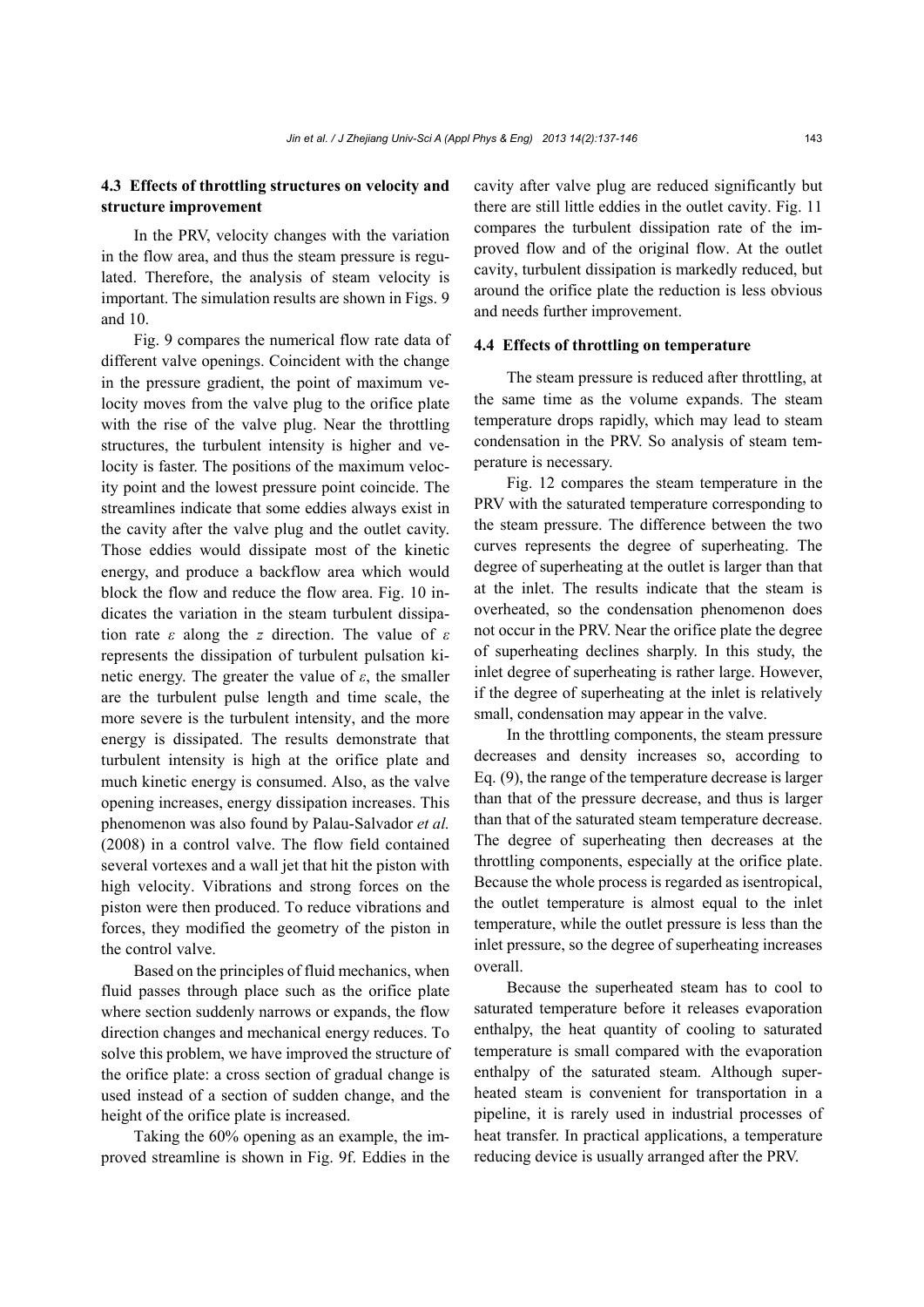

**Fig. 9 Contours of velocity for different valve openings**  (a) 20% open; (b) 40% open; (c) 60% open; (d) 80% open; (e) 100% open; (f) 60% open improved





**Fig. 10 Turbulent dissipation rate variation along the** *z* **direction**

**Fig. 11 Comparison of turbulent dissipation rate of the improved flow and the original flow**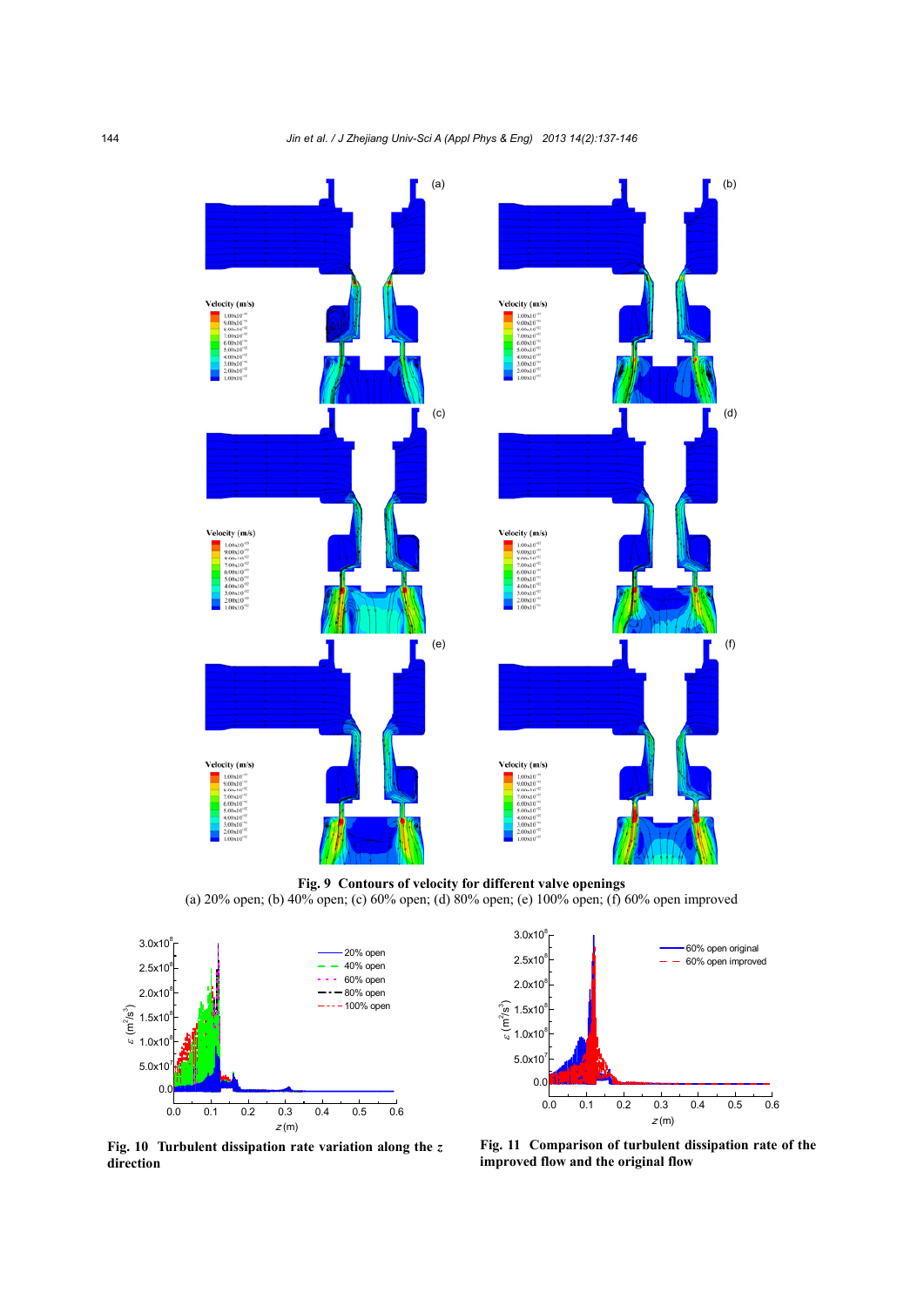

**Fig. 12 Comparison of steam temperature for a 60% opening**

# **5 Conclusions**

This study presents a numerical investigation of the fluid dynamic behavior of a high parameter pressure reducing valve, including a full description of the geometric features of the orifice plate and of the effects on the fluid flow field and on the variation in temperature.

With a high pressure ratio, choked flow occurs in the valve and steam flow is transonic.

The execution element valve plug and orifice plate could work together to play a throttling role and reduce steam pressure. When the opening is large, the effect of the orifice plate on throttling is more significant.

A mass of eddies exists in the cavity after the valve plug and the outlet cavity. The flow channel is blocked and part of the mechanical energy is consumed by those eddies. Especially at the perforated plate, the turbulent dissipation rate is relatively high.

By gradually changing the section and increasing the height of the orifice plate, the consumption of mechanical energy is reduced. To further improve the flow state, the size and number of the orifices could also be changed.

The internal steam is in a state of overheating and does not condense. But if the degree of superheating at the inlet is relatively small, condensation may appear in the valve. After the throttling process, the degree of superheating of the steam increases.

#### **References**

Amini, A., Owen, I., 1995. A practical solution to the problem of noise and vibration in a pressure-reducing valve. *Experimental Thermal and Fluid Science*, **10**(1):136-141.

[doi:10.1016/0894-1777(94)00074-I]

- Amirante, R., Del Vescovo, G., Lippolis, A., 2006a. Flow forces analysis of an open center hydraulic directional control valve sliding spool. *Energy Conversion Management*, **47**(1):114-131. [doi:10.1016/j.enconman.2005. 03.010]
- Amirante, R., Del Vescovo, G., Lippolis, A., 2006b. Evaluation of the flow forces on an open centre directional control valve by means of a computational fluid dynamic analysis. *Energy Conversion Management*, **47**(13-14):1748- 1760. [doi:10.1016/j.enconman.2005.10.005]
- Amirante, R., Moscatelli, P.G., Catalano, L.A., 2007. Evaluation of the flow forces on a direct (single stage) proportional valve by means of a computational fluid dynamic analysis. *Energy Conversion Management*, **48**(3):942- 953. [doi:10.1016/j.enconman.2006.08.024]
- An, Y.J., Kim, B.J., Shin, B.R., 2010. Numerical analysis of 3-D flow through LNG marine control valves for their advanced design. *Journal of Mechanical Science and Technology*, **22**(10):1998-2005. [doi:10.1007/s12206- 008-0745-6]
- Beune, A., Kuerten, J.G.M., Schmidt, J., 2011. Numerical calculation and experimental validation of safety valve flows at pressures up to 600 bar. *AIChE Journal*, **57**(1): 3285-3298. [doi:10.1002/aic.12534]
- Casoli, P., Vacca, A., Berta, G.L., 2010. A numerical procedure for predicting the performance of high pressure homogenizing valves. *Simulation Modelling Practice and Theory*, **18**(2):125-138. [doi:10.1016/j.simpat.2009.09.014]
- Chattopadhyay, H., Kundu, A., Saha, B.K., Gangopadhyay, T., 2012. Analysis of flow structure inside a spool type pressure regulating valve. *Energy Conversion and Management*, **53**(1):196-204. [doi:10.1016/j.enconman.2011. 08.021]
- Chen, P.L., Yu, X.L., Liu, L., 2009. Simulation and experimental study of electro-pneumatic valve used in airpowered engine. *Journal of Zhejiang University-SCIENCE A*, **10**(3): 377-383. [doi:10.1631/jzus.A0820 373]
- Cho, T.D., Yang, S.M., Lee, H.Y., Ko, S.H., 2007. A study on the force balance of an unbalanced globe. *Journal of Mechanical Science and Technology*, **21**(5):814-820. [doi:10.1007/BF02916360]
- Fester, V.G., Kazadi, D.M., Mbiya, B.M., Slatter, P.T., 2007. Loss coefficients for flow of newtonian and nonnewtonian fluids through diaphragm valves. *Chemical Engineering Research and Design*, **85**(9):1314-1324. [doi:10.1205/cherd06055]
- Gao, H., Fu, X., Yang, H.Y., Tsukiji, T., 2002. Numerical investigation of cavitating flow behind the cone of a poppet valve in water hydraulic system. *Journal of Zhejiang University-SCIENCE A*, **3**(4):395-400. [doi:10. 1007/BF02839479]
- Kerh, T., Lee, J.J., Wellford, L.C., 1997. Transient fluidstructure interaction in a control valve. *Journal of Fluids Engineering*, **199**(2):354-359. [doi:10.1115/1.2819141]
- Kim, S.W., Kim, J.H., Choi, Y.D., Lee, Y.H., 2007. Flow